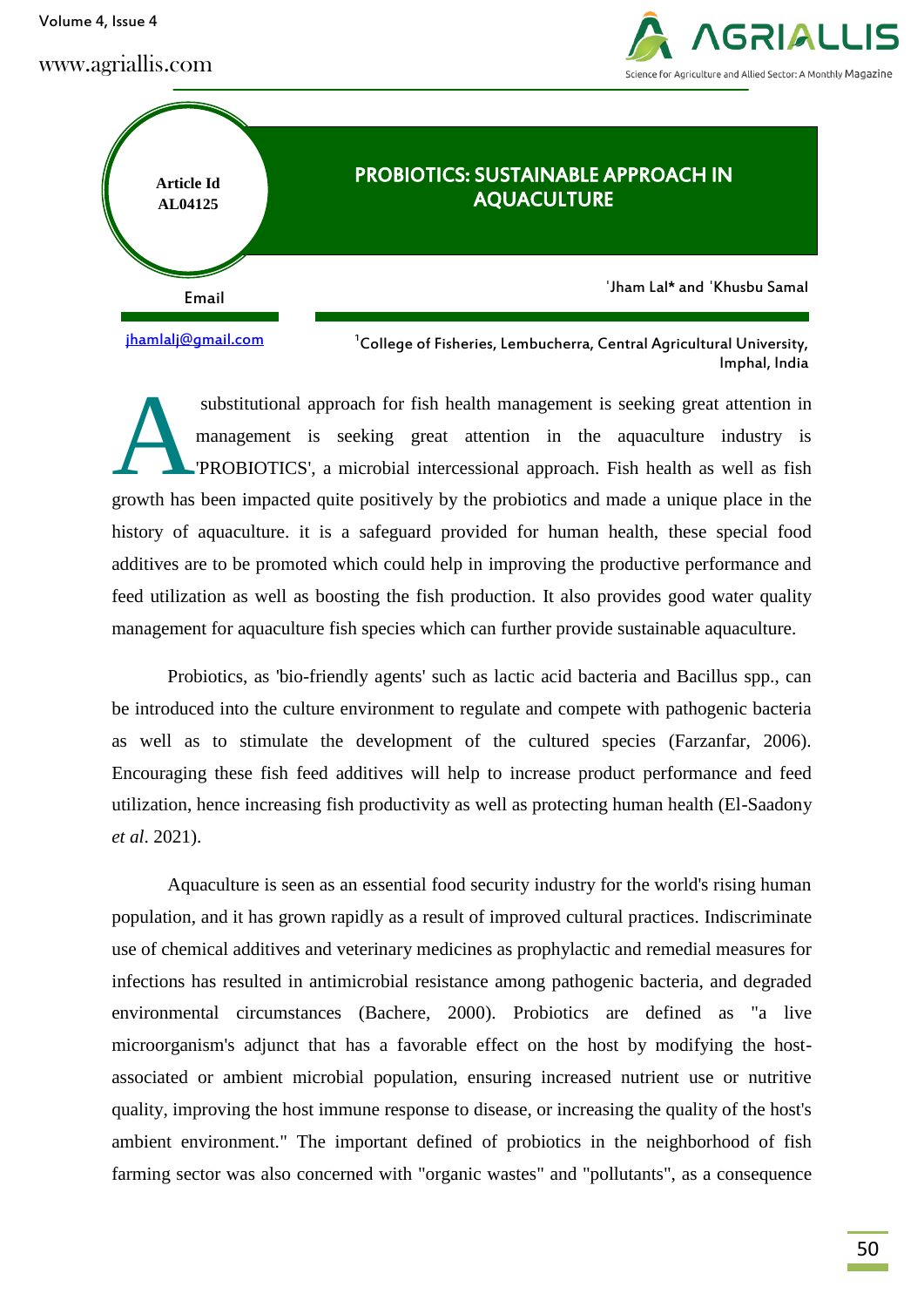

of the incorporation of "bioremediation" as well as "biocontrol" when bargaining with environmental difficulties (Verschuere *et al*. 2000).

## **Types of Probiotics**

Probiotics are primarily of two types used in the aquaculture sector.

- 1. Gut probiotics, which can be mixed with feed and ingested orally to improve the beneficial microbial flora of the gut; and
- 2. Water probiotics, which can propagate in water medium and exclude pathogenic bacteria by having consumed all accessible nutrients. As a result, the harmful bacteria are completely eliminated by starvation (Nageswara and Babu, 2006).

### **Selection Methods of Probiotics**

The strategies for selecting probiotic bacteria for use in aquaculture include

- i. Gathering background knowledge;
- ii. (ii) Acquiring potential probiotics;
- iii. (iii) Assessing the ability of potential probiotic microorganisms to outcompete pathogenic strains;
- iv. (iv) Evaluating the pathogenic organisms of the potential probiotics;
- v. (v) Assessing the effect of the potential probiotics in the host; and
- vi. (vi) Economic cost/benefit assessment (Gomez-Gil *et al*. 2000).

#### **Probiotics used in Aquaculture**

Probiotics work by supplying nutrient sources, enzymes for improved digestion, modulating the immune response, and boosting the immune system response to pathogenic bacteria. Lactic acid bacteria like Lactobacillus sp., Bacillus sp., Enterococcus sp., as well as yeast-like Saccharomyces cerevisiae are the most widely accepted probiotics used in fish farming.

## **Probiotics' Mode of Action**

According to Fuller (1987), the most likely modes of action are

 $\checkmark$  Stimulus of humoral and/or cell-mediated immunity;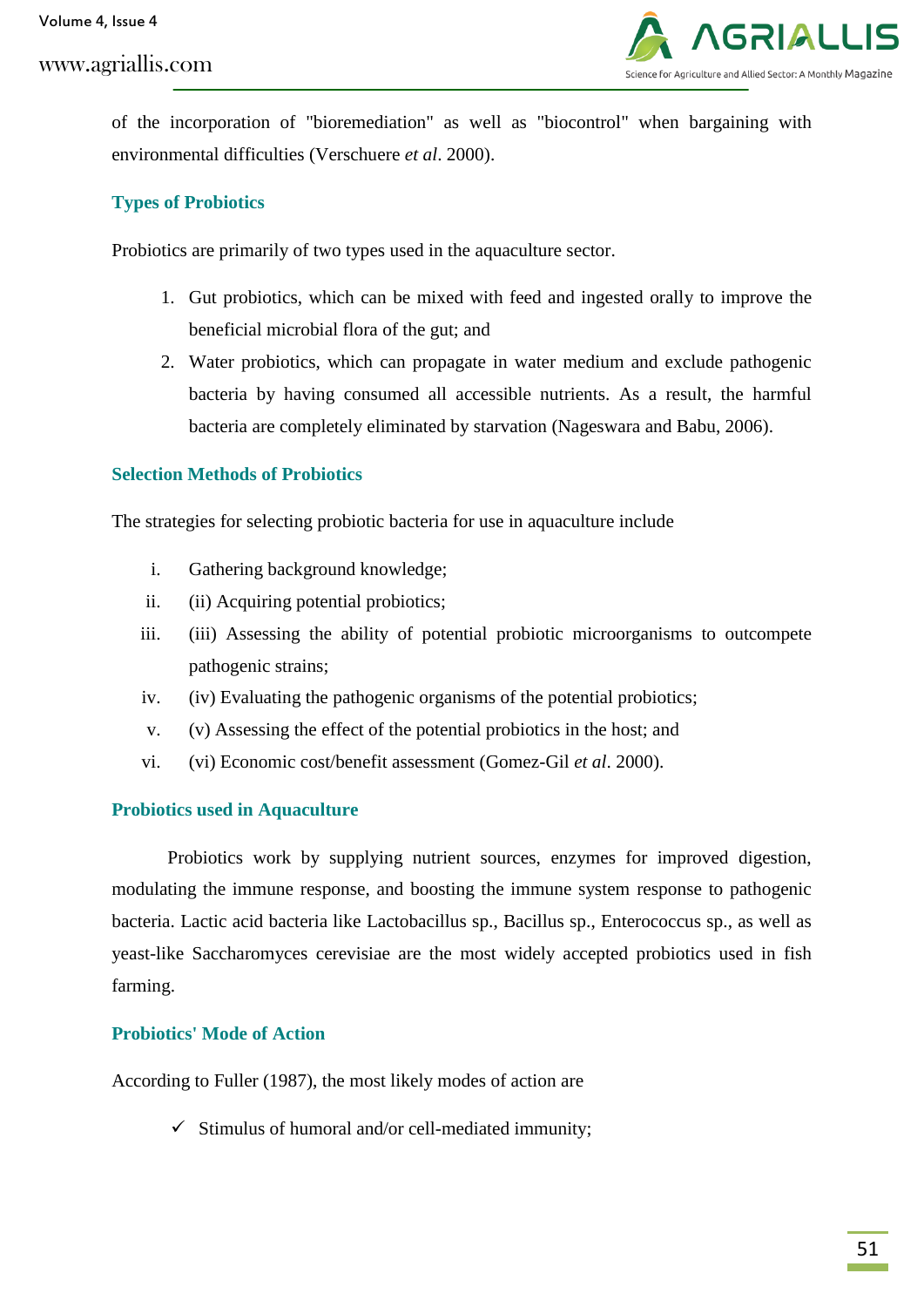

- $\checkmark$  Adjustment of microbial metabolism by increasing or decreasing relevant enzyme levels; and
- $\checkmark$  Competitive exclusion, in which the probiotic antagonizes the prospective pathogen by producing inhibitory compounds or competing for nutrient content, space ( $\frac{1}{4}$  adhesion sites in the digestive system), or oxygen.

#### **Application of Probiotics in the Aquaculture Sector**

#### **Growth promoter**

Probiotics have been used in fish farming to stimulate the growth of fish farming species; however, it is unknown whether these products increase appetite or, by definition, enhance digestibility. Some people believe that it could be a combination of both factors; it would also be helpful to evaluate whether probiotics taste better for aquaculture species.

#### **Improve water quality**

Probiotics are beneficial in enhancing water quality in a variety of ways. They improved organic material decomposition, diminished nitrogen and phosphorus concentration levels, and managed ammonia, nitrite, as well as hydrogen sulphide (Boyd and Massaut, 1999; Ma *et al*. 2009; Cha *et al*. 2013).

#### **Probiotics for nutrients digestion**

Taking benefit of non-aquaculture business sectors' knowledges, as well as for safety reasons, a few lactic acid bacteria and yeast strains have been immediately accepted as probiotics in fish farming. Lactic acid bacteria are among the most frequently used organisms in probiotic preparations; they are found in high concentrations in the guts of healthy animals and, according to the American Food and Drug Administration (FDA), are usually recognized as secure (GRAS status) (Parvez *et al*., 2006).

#### **Conclusion**

Probiotics have been used in aquaculture to promote the growth of cultivated species. The greatly commonly utilized organisms in probiotic preparations are the lactic acid bacteria; these are found in huge numbers in the gut of healthy animals. Probiotics are efficiently used in the aquaculture sector for growth promoters of fish species, improve water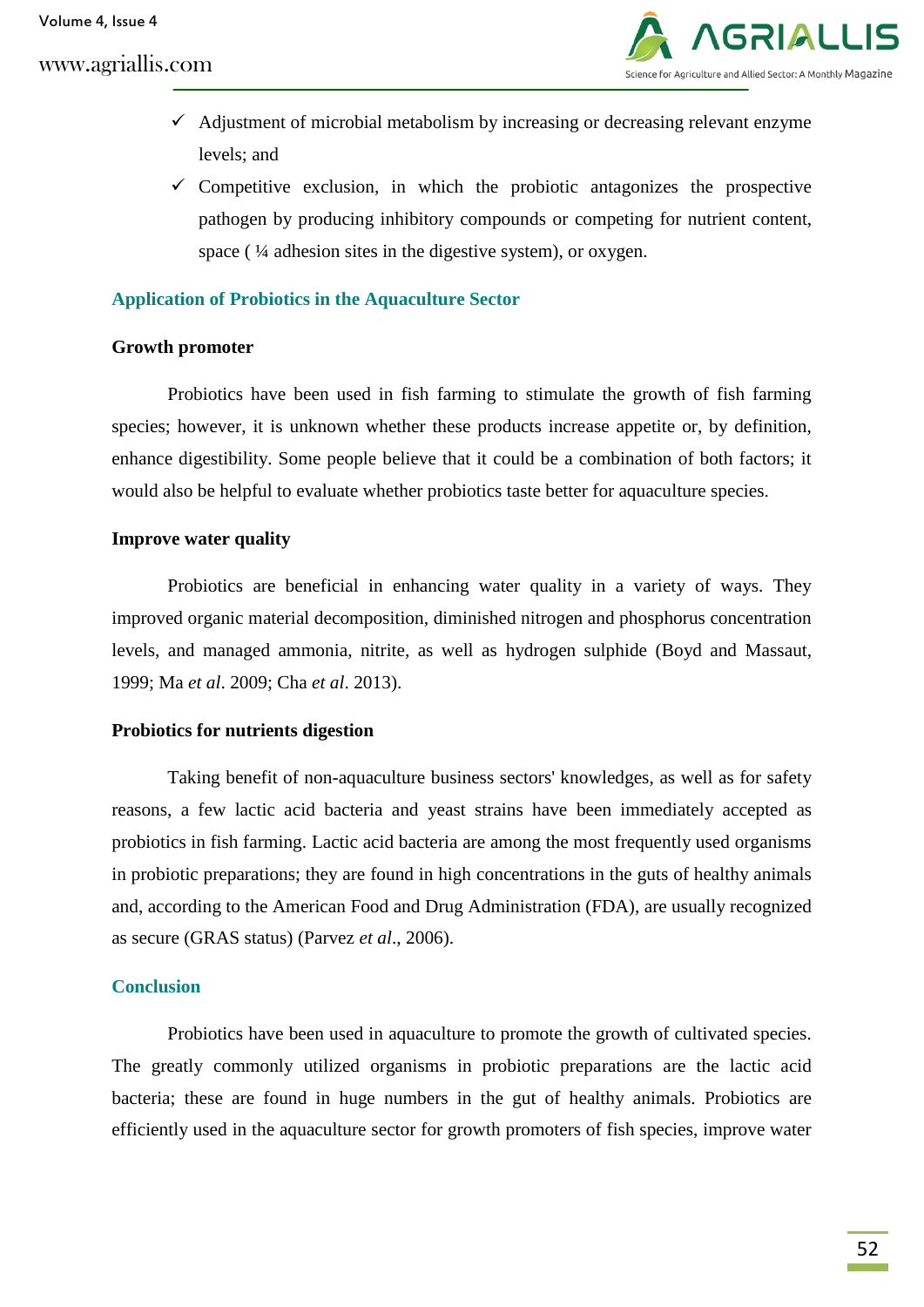

quality, and Microorganisms for nutrients digestion. Some commercial probiotics are also available in the market.

#### **References**

- Bachere, E. (2000). Introduction: shrimp immunity and disease control. *Aquaculture*, 191, 3– 11.
- Boyd, C.E. and Massaut, L. (1999). Risks associated with the use of chemicals in pond aquaculture. *Aquac. Eng.,* 20, 113–132.
- Cha, J.H., Rahimnejad, S., Yang, S.Y., Kim, K.W. and Lee, K.J. (2013). Evaluations of *Bacillus spp*. as dietary additives on growth performance, innate immunity, and disease resistance of olive flounder (*Paralichthys olivaceus*) against *Streptococcus iniae* and as water additives. *Aquaculture*, 402–403, 50–57.
- El-Saadony, M. T., Alagawany, M., Patra, A. K., Kar, I., Tiwari, R., Dawood, M. A., ...& Abdel-Latif, H. M. (2021). The functionality of probiotics in aquaculture: an overview. *Fish & Shellfish Immunology*, 117, 36-52.
- Farzanfar, A. (2006). The use of probiotics in shrimp aquaculture. *FEMS Immunology & Medical Microbiology,* 48(2), 149-158.
- Fuller R. (1987). A review, probiotics in man and animals. *Journal of Applied Bacteriology*, 66, 365–378.
- Gomez-Gil, B., Roque, A. and Turnbull, J.F. (2000). The use and selection of probiotic bacteria for use in the culture of larval aquatic organisms. *Aquaculture,* 191, 259– 270.
- Irianto, A. and Austin, B. (2002). "Probiotics in aquaculture,". *Journal of Fish Diseases*, 25 (11), 633–642.
- Ma, C.W., Cho, Y.S. and Oh, K.H. (2009). Removal of pathogenic bacteria and nitrogens by *Lactobacillus spp*. JK-8 and JK-11. *Aquaculture,* 287, 266–270.
- Nageswara, P.V. and Babu, D.E. (2006). Probiotics as an alternative therapy to minimize or avoid antibiotics use in aquaculture. *Fishing Chimes*, 26 (1), 112–114